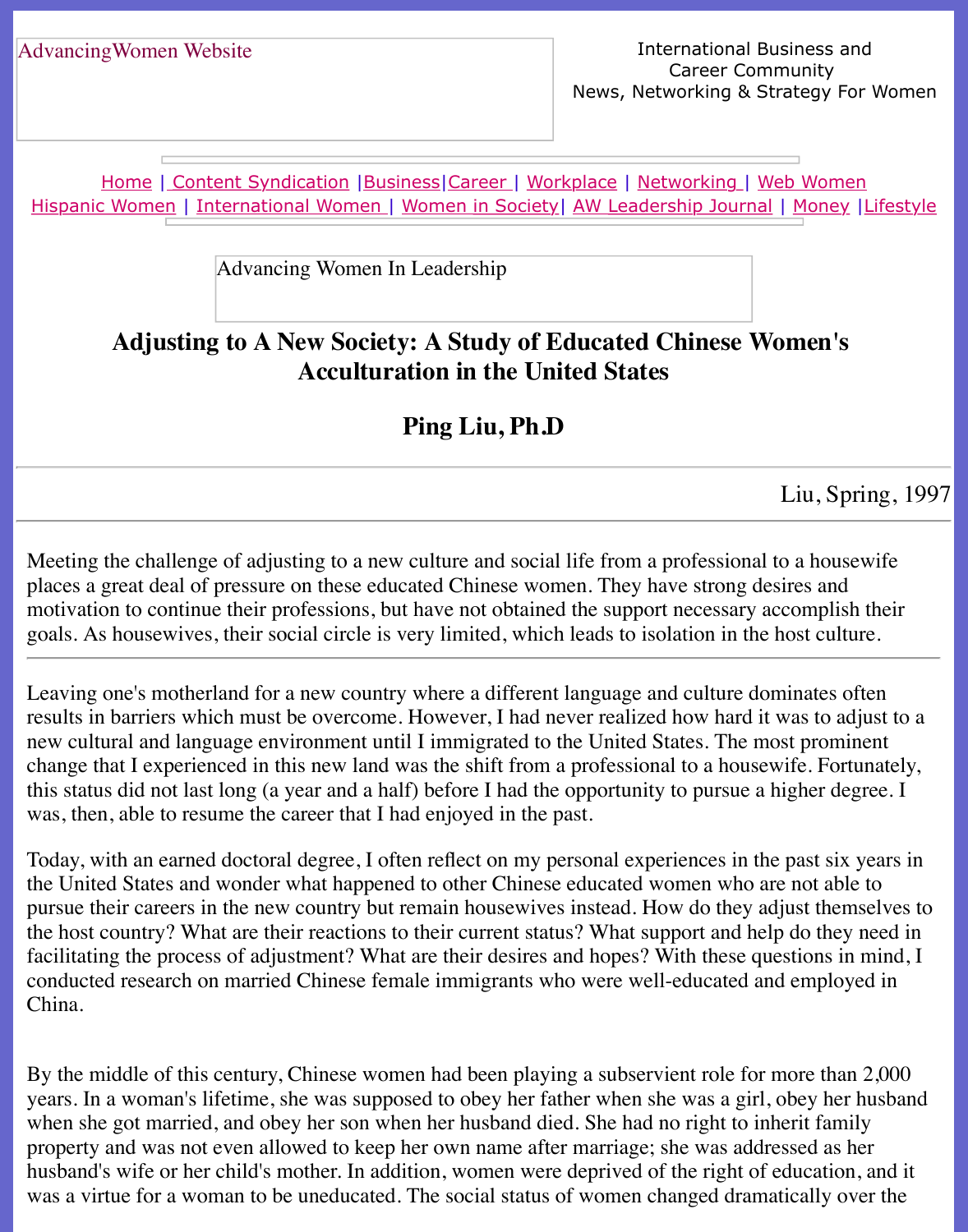past few decades. They were encouraged to walk out of their houses and become active participants in society. Although many critical issues still exist in women's status in China (Croll, 1995), Chinese women, especially those who live in urban areas, have witnessed fundamental changes in education, employment, and marriage.

The majority of Chinese women who joined their husbands in the U.S. were well educated and employed in respectable professions in China. These female immigrants are usually unable to find a job to resume their professions in this new country due mainly language and cultural barriers. Therefore, they may encounter more difficulties in acculturation than those women who originally were in the traditional roles of housewife and mother.

For this study, I interviewed three Chinese women who were all college graduates and who worked as a teacher (Mrs. Z), an administrator (Mrs. P), and a journalist (Mrs. C), before they immigrated to the US. They have been living in the US for 9, 8, and 3 years respectively. Except for Mrs. Z, who has been working in a plant for a few months, the other two have not been employed since coming to the U.S. In this manuscript, I focus the analysis of their responses in the following categories: language/cultural barriers in adjustment, self-evaluation of current status in the host culture, reaction to gender issues, and attitude toward the pursuit of a higher degree.

#### Language/Cultural Barriers in Adjusting to the Target Environment

Mrs. Z was a middle school English teacher, so her English was good enough for basic daily communication. However, she admits that she has both language and cultural barriers yet to overcome. "Although it is important that you should have high language proficiency to communicate effectively, there seems to be as much of a cultural barrier as there is a language barrier. Little is shared between people from different cultural backgrounds, and few common topics exist between them. For instance, I do not have much communication with my American colleagues, except for exchanging greetings and discussing the movies we have seen. Most of the time, I associate with Chinese workers." Mrs. P, a former administrator at a university, and Mrs. C, a former journalist at a national newspaper, are both full time housewives, taking care of their husbands and kids. They claim that language barriers prevent them from getting involved in the social life and hinder their professional development in the new environment. Everyday they communicate with other Chinese immigrants but seldom interact with native English speakers. As a result, they feel very much isolated in the host culture.

All of the three women report that when they first arrived in the U.S. they attended English language development classes but soon dropped out. Their general impression of the quality of the classes was unanimous -- not positive, though their specific comments on the ineffectiveness of the classes vary. Mrs. Z explains: "I dropped out mainly because the level of the class was too basic. What I need is to enroll in an advanced class, so that my English can be improved. I am sure that my English can be greatly enhanced if I had the opportunity to study in a formal educational program."

Mrs. P's reaction to the limitations of the English classes is similar to that of Mrs. Z. "You may learn the basic skills for daily communication, but little support was provided for language advancement." She lists further reasons for the ineffectiveness of the class: a) the teachers were not well trained, b) various proficiency levels of students in the same class made it harder to focus instruction, and c) the teaching materials were not adequate.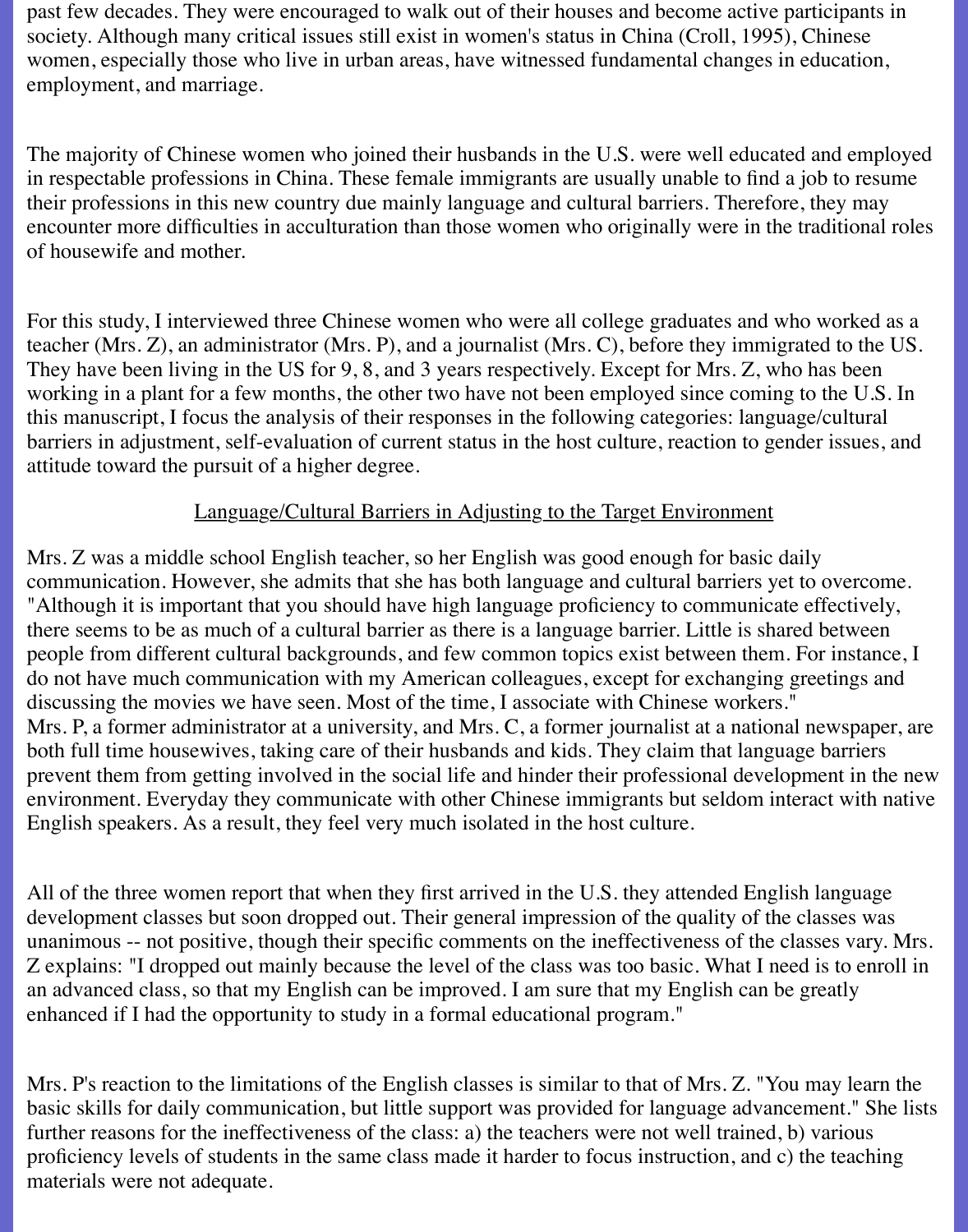According to Mrs. C, the English classes she attended did not help very much because of ineffective instruction. "Vocabulary was the focus of teaching. We learned and memorized many words that we seldom or never use in daily life. I think listening comprehension is a major area that needs to be stressed, which was unfortunately ignored in the class. Since only English was used for instruction, I often failed to comprehend what was explained. The games we played, on the other hand, were too easy. Another weak area of teaching was that grammar was not taught at all. Therefore, we only know isolated words but do not know how to use them properly."

It is interesting to note that all participants chose to have the interview done in Chinese because they could explain themselves better in their native language. Perhaps language is not the only issue here; culture may have a lot to do with their choices. It is still questionable whether the Acculturation Model (Schumann, 1978) explains all about second language learning, but the participants' experiences do indicate that language learning is closely related to social interaction, or vice versa.

#### Self-evaluation of Current Status in the Host Country

Since the Chinese women's social lives underwent a dramatic change due to immigration, they were asked to compare their current status with that in China. Their adjustment in the host country not only includes knowing a new language and culture but also experiencing the change from professionals to housewives. Are they happy with their current status?

"I am not quite satisfied with my current situation because I have not been merged in the social life here," says Mrs. Z. Mrs. Z continues, "Ever since I came to this country, all I have done was give birth to two daughters. Though I have a minimum wage job now, I am still not involved in the society. I guess one of the reasons for the isolation is that I do not have a chance to be educated." Mrs. Z states that she would rather go back to China if her life and status remain the same in this country. "An individual needs to make contributions to a society. So, my strongest desire is to change my current status by starting a profession that I like and becoming an independent woman again."

Similarly, Mrs. P is disappointed at her current status. "Now I do not have my own social life. There is a major difference between being a housewife and a professional. You do things playing either role, but you can only enjoy the feeling of accomplishment when you complete tasks as a professional. You work everyday as a housewife, yet you still feel you are nowhere." Except for volunteering as the principal of a Chinese Sunday school, Mrs. P has never officially been employed in this society. She has been trying very hard to find a job, but has been rejected so far. "I wish I could go back to China to continue my career. However, I have to stay to take care of my husband and two sons. I do not know exactly how my experiences here would affect my life in the future, but one thing is for sure -- I am wasting my time for my career."

Isolation and the feeling of being lost are also the primary worries of Mrs. C. "As a professional, I often felt exhausted at the end of a day but was happy. Whenever my articles were in print, I enjoyed my achievement. Language and cultural barriers prevent me from making use of my expertise and being recognized in this society." Mrs. C does not see herself being involved in the mainstream life yet. "I still eat my Chinese food and keep my own life style. I do not know very much about the American customs." Her communication circle is limited to Chinese people. She is not sure how the experience would affect her life in the future, however. "I have gone through a lot of psychological pressures which prepare me to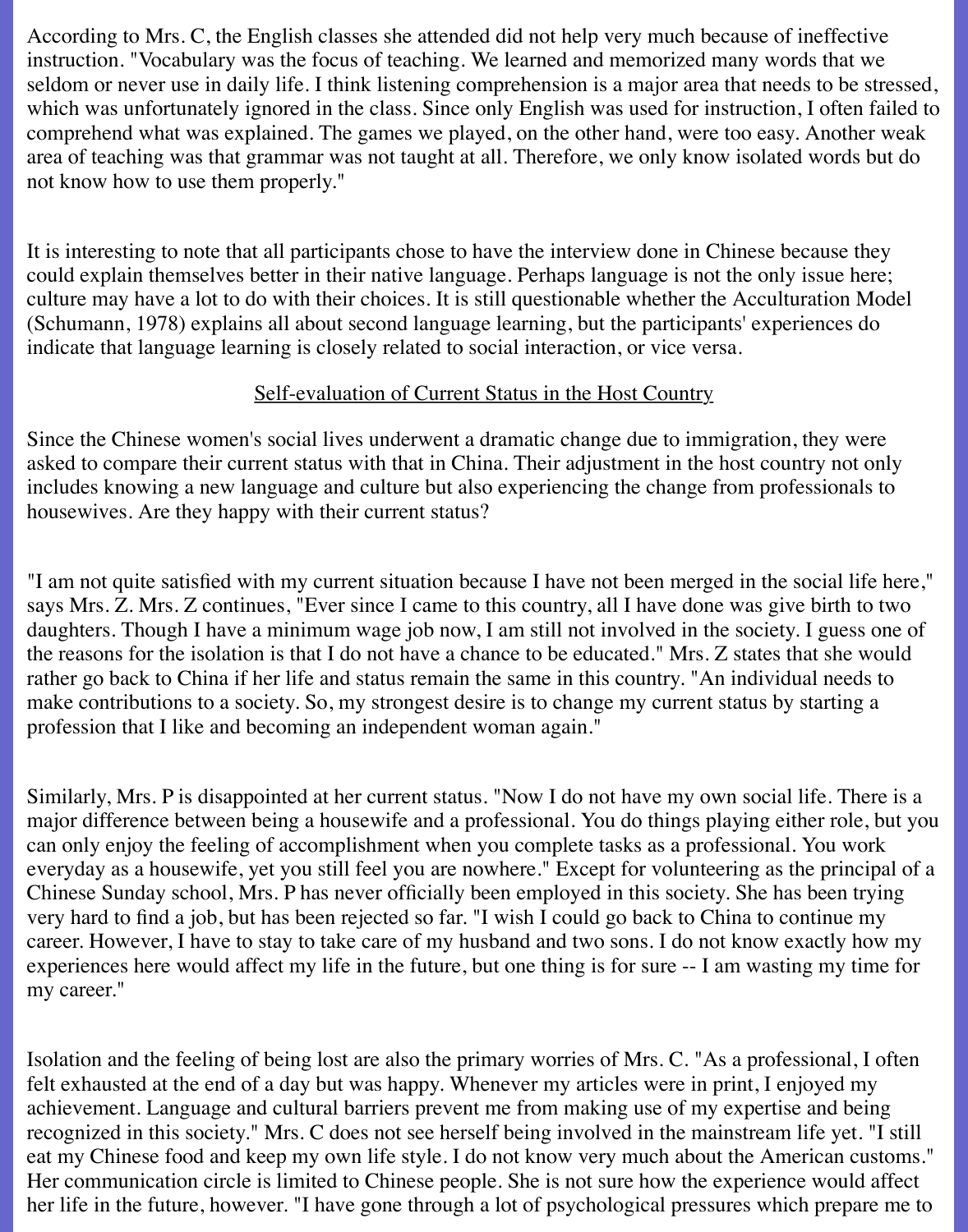handle a new environment better." Mrs. C is expecting her second child in eight months, and can only plan for her future when her husband graduates.

#### Reaction on Gender Issues

In the interview, the participants evaluate women's status in the U.S. compared to that of Chinese women. They also comment on whether the barriers they encountered in the new environment were related to gender differences. Interestingly, their responses to the issues represent different views.

Instead of directly comparing women's status in the two countries, Mrs. Z admits that age makes a major difference in the way U.S. women fit into family and society. For the traditional (older) women, husbands are their bosses and they are very obedient. But the younger female professionals, are more independent and have a more equal relationship with their spouses.

The reflection of Mrs. P on women's status in both countries is rather straight forward: "I think Chinese women are much better off than the American women in terms of independence and professional development. Almost all Chinese urban women are employed and have a more equal relationship with their husbands. In this society, you hear stories of family violence and battered women all the time."

Holding an opposite view to that of Mrs. P, Mrs. C thinks American women are well treated. "Quotas prevent women from discrimination in job searches. When a couple is getting divorced, the wife can still get economic support from the husband if she is not independent. Women's rights are well protected. For instance, a pregnant woman can always get the nutrition she needs for the baby's and her own health from the government."

All of the women agree that the pressure one is under in adjusting to a new culture is more universal than gender related. However, their opinions on the amount and types of pressures experienced by males and females differ.

Mrs. Z believes that her husband has more pressure than she does. "He has to worry about holding his job so as to provide economic support for the family. My pressure is rather caused by the tedious routines and boring life. Other than that, I do not have to worry about my food on the table." Mrs. P indicates both she and her husband have pressures but their pressures are different. He has the responsibility of supporting the family, while she is concerned at the change of her current status by finding a job. She further explains that no matter whether one is a male or a female, s/he must deal with many difficulties in adjusting to a new culture. "But I think it is even harder for a woman because she has more family responsibilities, such as taking care of kids. If I were in China I could get help from my family, and now I have to handle everything all by myself."

Like Mrs. P, Mrs. C admits that she and her husband have different types of pressures. "My husband's pressure is mainly from his career. He is not young anymore, but has to work hard to support this family. I, on the other hand, do not have economic pressure but am caught in a dilemma: if I stay here, I cannot resume my career; if I go back to China and do what I enjoy, I have to leave my husband." Mrs. C further states that both men and women will encounter difficulties when they are in a new country. However, men are more independent than women in adjustment. Women are usually dependent on their husbands and have their specific problems to deal with such as bearing and raising children. "I do not have anything else to do now, so it is the best time to have children. Children make me feel wanted and bring me joy."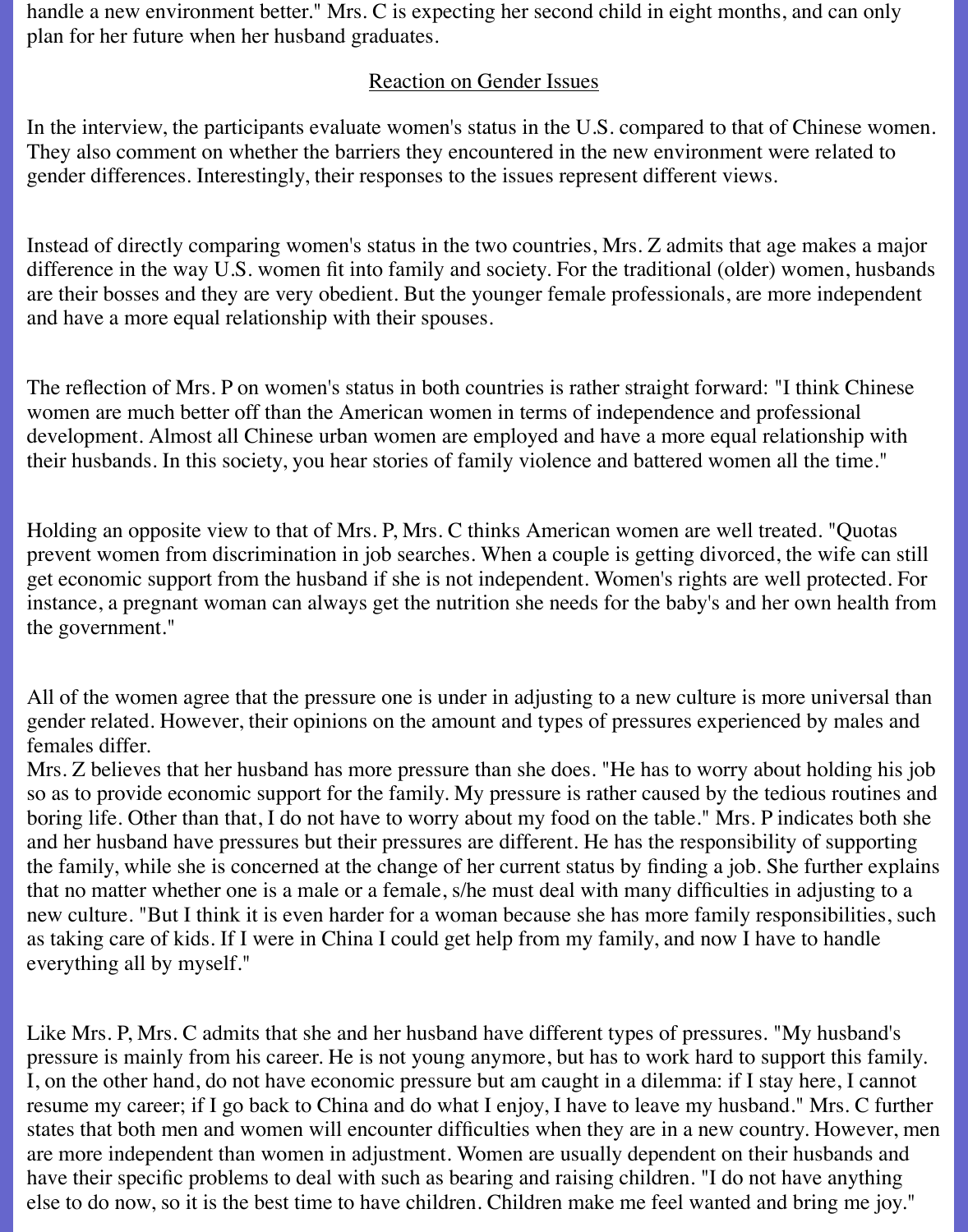Obviously, these participants express very different views in their evaluation of women's status in the U.S. A possible explanation to the phenomenon could be that none of them has actually looked into the issue, and their responses are primarily based on the nonsystematic information available in their lives.

#### Attitude Toward Education and Pursuit of a Higher Degree

Asians view education as a means to improve their lives (Scarcella, 1990), and the three Chinese women are no exception. They all understand the relationship between continued education and the development of their careers in the US, but only Mrs. Z has an immediate goal to work on a higher degree. The other two both suggest that it is not realistic for them to continue their education due to language, culture and age barriers, responsibilities in their family, and limited support available. However, Mrs. C plans to choose a career that requires less language skill. "I would like to do something in a Chinese community or select a profession that does not require too much language proficiency, such as running a Chinese restaurant. Making money is important, but my priority is to maximally develop my potential."

Although the Chinese women have experienced many difficulties in their adjustment and still feel lost, they have not given up. They have been trying persistently to find a way out so that they may develop their potential in the new environment.

Meeting the challenge of adjusting to a new culture and social life (from a professional to a housewife) results in a great deal of pressure on these educated Chinese women. They have strong desires and motivation to continue their professions, but have not obtained the support to accomplish their goals. As housewives, their social life circle is very much limited, which leads to isolation in the host culture. They are fully aware of the relationship between acquiring the new language and pursuing their careers in this country, but they are not yet able to improve their English proficiency.

### Implication/Conclusions

An implication of this study related to English teaching is that a good understanding of students' needs is fundamental for effective instruction. If students do not see much progress in language learning, it is not only a waste of time, but their self-confidence may be negatively affected. Moreover, English classes should also create opportunities to have students well connected to the new society to both improve their language proficiency and facilitate the acculturation process. Social/psychological distance seems to play an important part in students' language acquisition. In other words, their isolation from the target language group slows down the process of English learning. Language, culture, and opportunities through jobs are key elements to newcomers' success in this complex society.

The three interviewed women were eager to participate in this new society but found major language and cultural barriers. As the country with the largest number of immigrants in the world, it is important that U.S. institutions be established to serve the immigrants' needs in language acquisition, education, and employment. If timely guidance and support are provided, the acculturation processof immigrants would be greatly facilitated. The sooner Chinese women immigrants find their positions in a new society, the less pressure they will have to deal with, and the sooner they can make contributions to the society if they choose to pursue their careers.